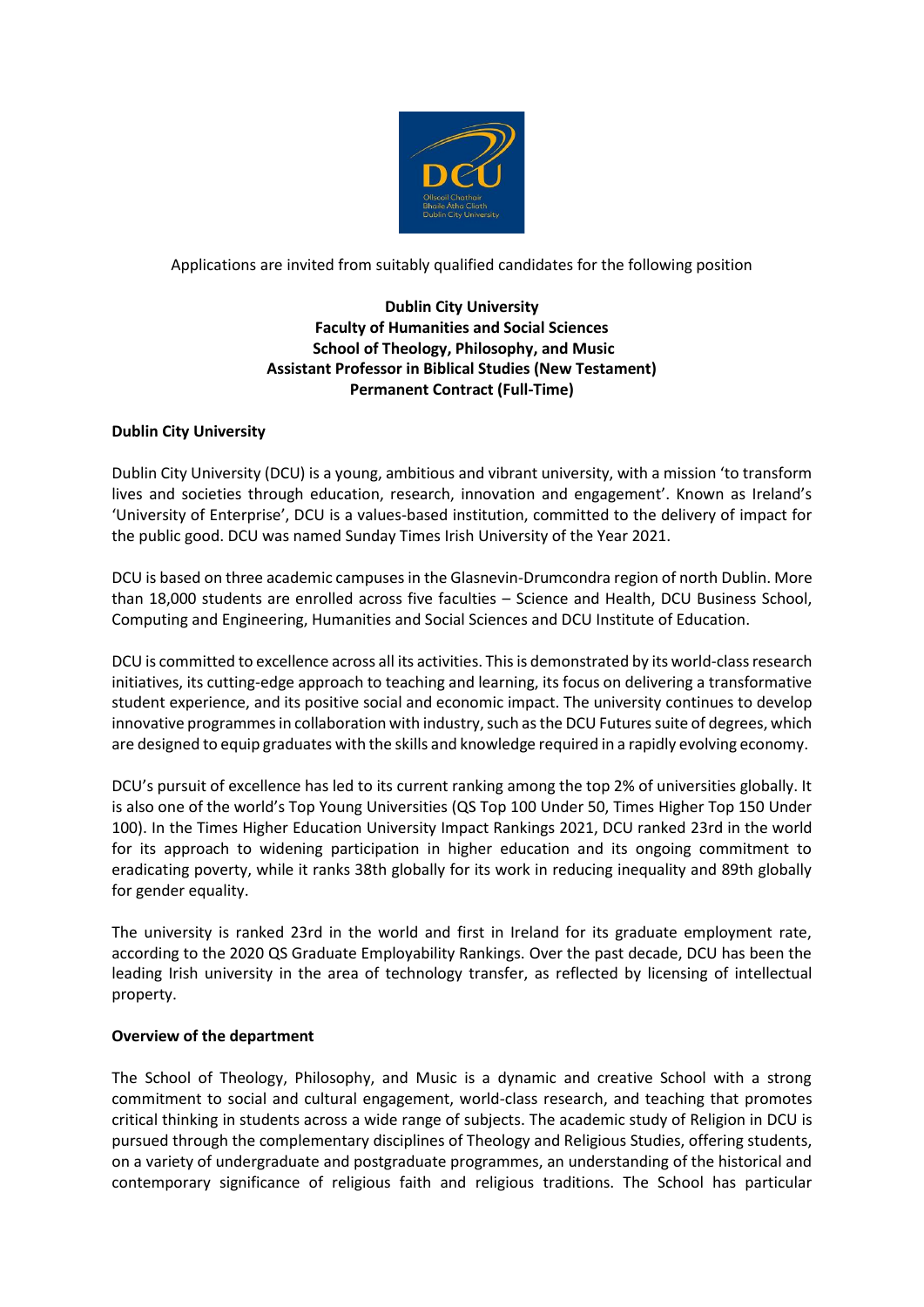strengths in the traditions of Judaism, Christianity, and Islam, as well as interreligious approaches to studying the world's religions. The School offers excellent opportunities for staff to teach within their own areas of research expertise and to supervise PhD candidates. The School is committed to high quality research and supports its staff in such work.

## **Role Profile**

The School of Theology, Philosophy, and Music wishes to appoint an Assistant Professor in Biblical Studies (New Testament), commencing 1st September 2022. The successful candidate will contribute to both undergraduate and postgraduate programmes, including the BA Joint Honours, the Bachelor of Religious Education, the BA in Theology and Religious Studies, as well as the MA in Theology and World Religions. The successful candidate will be capable of working in a team context and will contribute to the administrative work of the School. They will also be able to provide leadership in developing the School's teaching, research, and engagement agenda. The School is committed to high quality research and expects its staff to maintain an active research profile, including international publications and the pursuit of research funding.

#### **Duties and Responsibilities**

Please refer to the job description for a list of duties and responsibilities associated with this role.

### **Qualifications and Experience**

#### **Essential Criteria:**

- A PhD in Biblical Studies specializing in the New Testament or a closely related field with a relevant focus for this role.
- They must have at least three years' relevant experience, with appropriate higher-level teaching experience.
- The successful individual should be capable of working in a team and contributing to developing the teaching and research agenda within the School, as well as supporting the School's fund-raising activities through grant applications.
- The successful candidate will be able to demonstrate strong organisational, administrative, communication and leadership skills.

#### **Desirable Criteria:**

- Expertise and interest in reception history, as well as feminist, postcolonial, and interreligious approaches is desirable.
- An ability to contribute to other areas beyond biblical studies would be welcome.
- Experience working with diverse cohorts of students, and teaching online and in blended learning environments.

# **Essential Training**

The post holder will be required to undertake the following essential compliance training: Orientation, Health & Safety and Data Protection (GDPR). Other training may need to be undertaken when required.